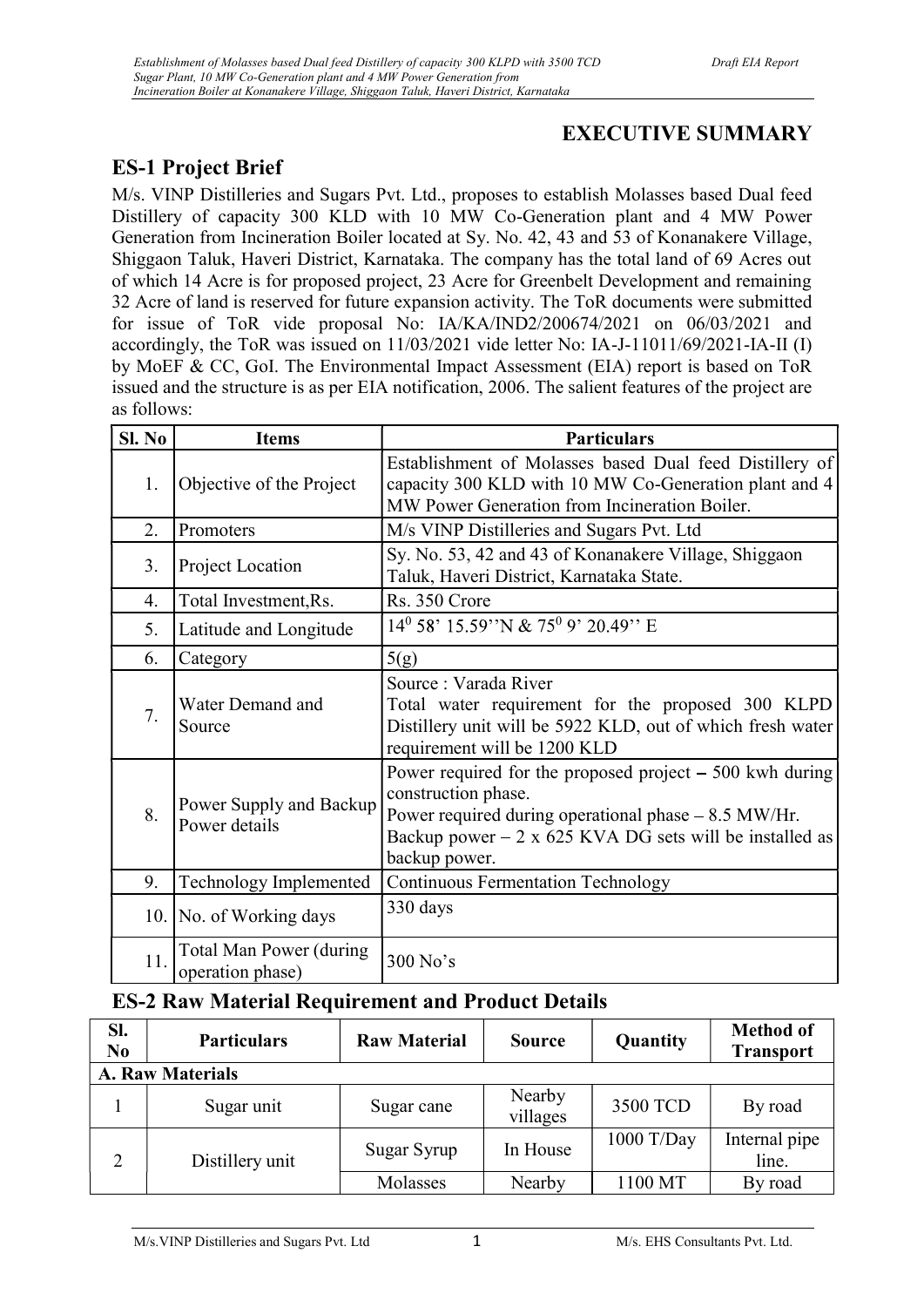| SI.<br>N <sub>0</sub> | <b>Particulars</b>                                 | <b>Raw Material</b> | <b>Source</b>      | Quantity          | <b>Method of</b><br><b>Transport</b> |
|-----------------------|----------------------------------------------------|---------------------|--------------------|-------------------|--------------------------------------|
|                       |                                                    |                     | Industries         |                   |                                      |
| $\overline{3}$        | Power generation from<br>Co-generation             | <b>Bagasse</b>      | In House           | 1050 TPD          | By belt<br>conveyors                 |
| $\overline{4}$        | Power generation from<br>Incineration boiler       | Conc. Spent<br>wash | In House           | 15 TPD            | Internal pipe<br>line.               |
|                       | <b>B. Chemicals/Nutrients</b>                      |                     |                    |                   |                                      |
| 5                     | Sulphuric Acid                                     |                     |                    | 60 Kg/day         |                                      |
| 6                     | Urea                                               |                     |                    | 300 Kg/day        |                                      |
| 7                     | Turkey Red Oil                                     |                     |                    | 600 Kg/day        |                                      |
| 8                     | <b>Hydrated Lime</b>                               |                     |                    | 1833 Kg/day       |                                      |
| 9                     | Commercial<br>Hydrochloric Acid                    | Local               | By Road<br>through | 350 Kg/day        | Closed<br>Chemical                   |
| 10                    | Sodium Hydroxide                                   |                     | Lorry              | 283 kg/day        | Storage                              |
| 11                    | Sodium Hypo chloride                               |                     |                    | 1 Liter           | Room                                 |
| 12                    | Sodium Hypo chloride<br>(Denatured &<br>Bitterent) |                     |                    | 0.006<br>Kg/Liter |                                      |
| 13                    | Lab Chemicals                                      |                     |                    | 10000 Kg/M        |                                      |
| <b>C. Products</b>    |                                                    |                     |                    |                   |                                      |
|                       | Ethanol                                            | <b>300 KLPD</b>     |                    |                   |                                      |
| $\overline{2}$        | Power                                              | 14 MW               |                    |                   |                                      |

### ES-3 Criteria for Site Selection and Resource Requirement

The proposed site location is ideal because of suitable raw material availability and transportation of raw material is easier since the project site is nearest to SH-1, SH-6 and NH-48.There are no National Parks/Tiger Reserves/Elephant corridors within 10 km radius of the project site.

| Sl.No. | <b>Particulars</b>         | <b>Details</b>                                                 |  |
|--------|----------------------------|----------------------------------------------------------------|--|
|        |                            | M/s VINP Distilleries and Sugars Pvt Ltd. has total land of 69 |  |
|        | Land (Acre)                | Acres out of which 14 Acre is for proposed project, 23 Acre    |  |
|        |                            | for Greenbelt Development and remaining 32 Acre of land is     |  |
|        |                            | reserved for future expansion activity.                        |  |
|        |                            | Government of Karnataka has in-principally approved the        |  |
|        |                            | project and the land is in the name of industry                |  |
|        |                            | Power required during operational phase - 8.5 MW/Hr.           |  |
| 2      | Power                      | Backup power $-2 \times 625$ KVA DG sets will be installed as  |  |
|        |                            | backup power.                                                  |  |
| 3.     | <b>Boiler</b>              | 2 No's                                                         |  |
|        |                            | Boiler 65 TPH and Incineration Boiler 40 TPH.                  |  |
| 4.     | Electrostatic Precipitator | 2 Nos. Height of chimney 45 m and 60 m                         |  |
|        |                            | 2 Nos of DG sets of capacity 625 KVA with stack as per         |  |
| 5.     | DG Set as backup power     | KSPCB norms.                                                   |  |

### ES-4 Process Description

The process of converting syrup/molasses to Alcohol can be divided into following sub sections:

Feed Preparation and weighing  $\bullet$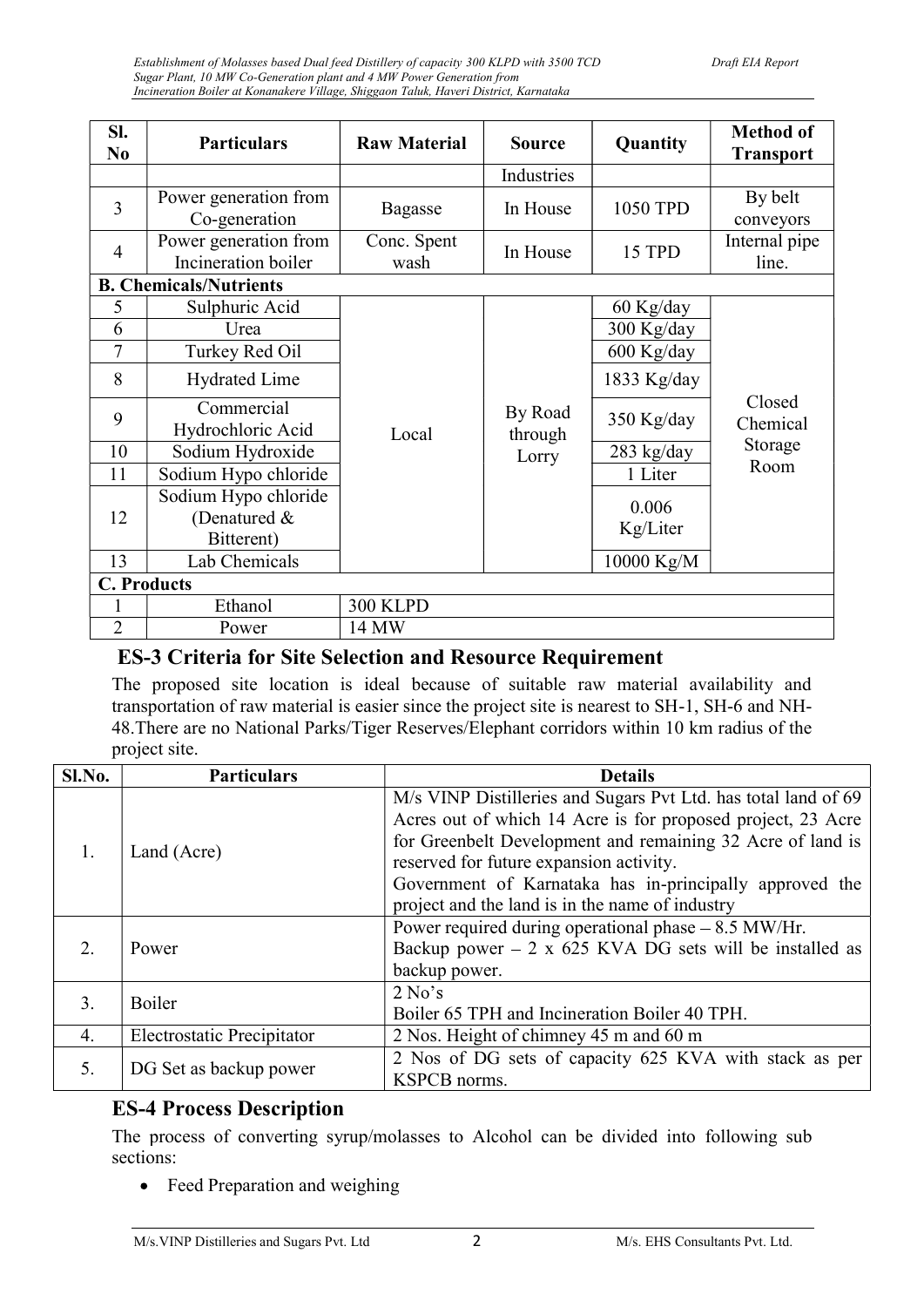- Yeast Propagation and Fermentation
- Multi-Pressure Distillation

The detailed manufacturing process is explained in process flow chart for Ethanol Production and Power Generation is given below :



# ES-5 Present Status of Environment

In order to access the baseline environment of the project site, monitoring of various environmental attributes were conducted by EHSCPL during March 2021 to May 2021. In addition to the baseline monitoring, field inspection of study area within 10 K radius, collection of secondary data and discussion with neighbourhood public, officials were done by the study team.

Land Use: In the study area of 10 Km radius majority of the project buffer (Outside the proposed industrial premises) is fallow land occupying about 12170 ha representing about 38.78% followed by forest land of 7086 ha accounting 22.58%. The forest land is confined to the vertically half of western portion of the 10 km radius of land. Next in the order is Built-up area (3887 Ha and 12.39%), agricultural land (3804 Ha and 12.12%) and plantation (3763 ha and 11.99%) followed by waterbodies (6.71 Ha and 2.14%).

Meteorology: Meteorological monitoring was carried out at project site during March 2021 to May 2021. The average temperature during the year ranges from  $18^{\circ}$ C -  $38^{\circ}$ C. The normal annual rainfall ranges from 5.3 mm to 226 mm per month.

Air Environment: Ambient air quality monitoring was carried out at 8 locations including one downwind and one upwind direction. The AAQM results for  $PM_{10}$  (59.59  $\mu$ g/m<sup>3</sup> to 76.96  $\mu$ g/m<sup>3</sup>), PM<sub>2.5</sub> (15.61  $\mu$ g/m<sup>3</sup> to 24.20  $\mu$ g/m<sup>3</sup>), SO<sub>2</sub> (6.71  $\mu$ g/m<sup>3</sup> to 9.80  $\mu$ g/m<sup>3</sup>), NO<sub>2</sub> (17.29  $\mu$ g/m<sup>3</sup>to 24.68  $\mu$ g/m<sup>3</sup>) and CO (0.64 mg/m<sup>3</sup> to 0.94 mg/m<sup>3</sup>) were well within the standards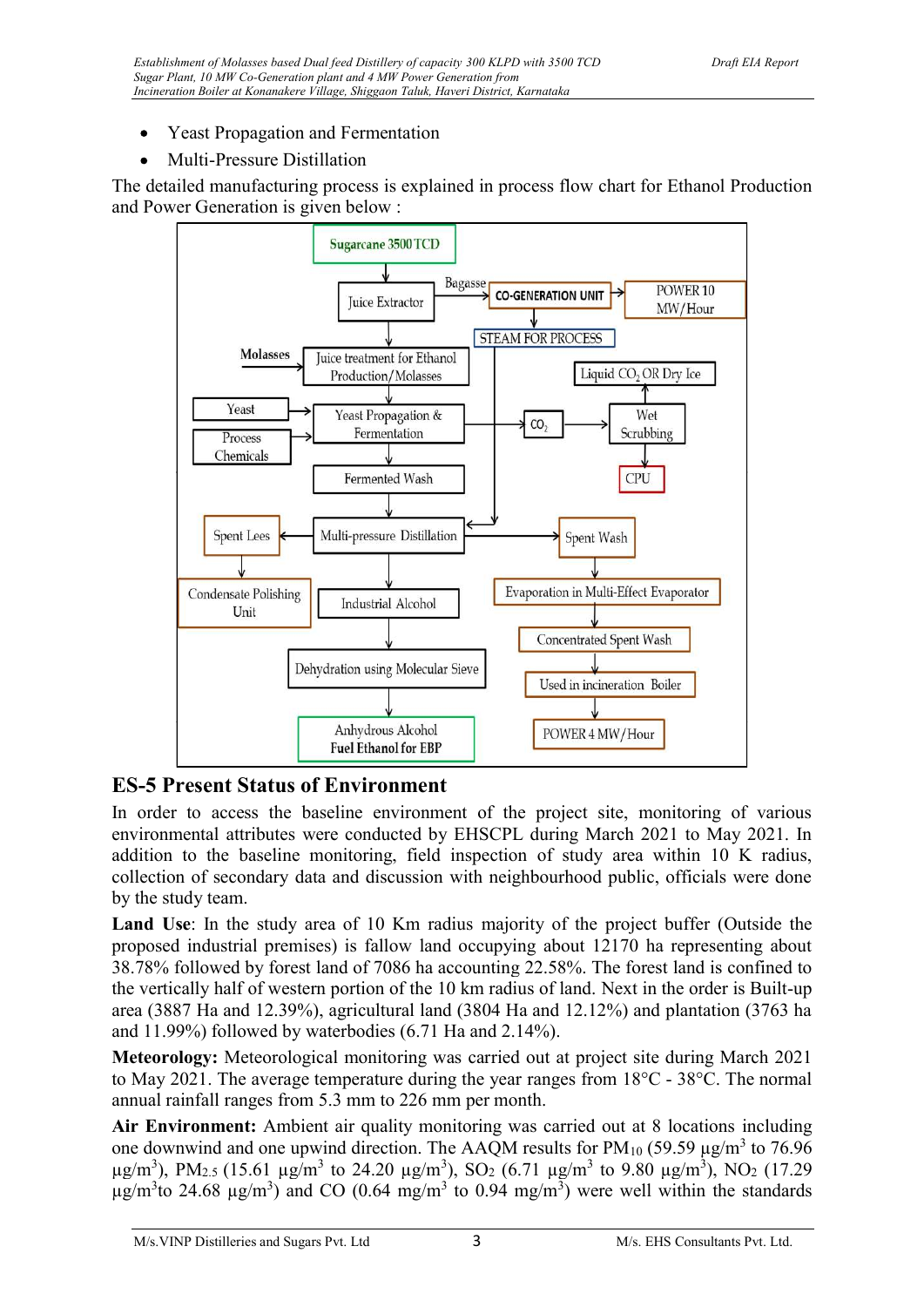stipulated by NAAQ standards, 2009. Lead & Nickel are found in trace quantities in the study area. The rest of the parameter as per NAAQ, 2009 and Hg were found to be below detectable limit. AQI of the study area was calculated and found to be good for all the parameters.

Noise Levels: The ambient noise level monitoring was conducted at 8 locations in and around the project site. The noise levels were in the range of  $46.6$  to  $58.93$  dB(A) during day time and 35.64 to 52.86 dB(A) during night time. The results of noise levels during day and night were found to be within CPCB standards.

Surface Water Quality: Surface Water sampling & analysis is carried out at 5 locations in the study area. Analysis reports reveals that, the surface water quality in the study area are of poor quality (SW-3 & SW-5) and very Poor quality (SW-1, SW-2 & SW-4). However, it was noted that, the total water requirement for the project is 5922 KLD out of which fresh water demand is only around 1200 KLD. Also, the waste water generated such as, domestic sewage will be treated in septic tank followed by soak pit and the condensate generated will be treated in CPU of capacity 4400 KLD and the treated water is recycled back into the process. Hence, the quality of surface water will not be affected due to project activities.

Ground Water Quality: Ground water (Bore well) samples were collected at 8 locations and analysed to know the baseline water environment. The Potassium values ranges from 1.6 mg/L (GW-2) to 16 mg/L (GW-3) with mean value of 5.611 mg/L (table 5), Calcium values ranges from 24 mg/L (GW-2) to 100 mg/L (GW-5) with mean value of 65.3 mg/L, (Table 5). Magnesium values ranges from 14.58 mg/L (GW-2) to 46.17 mg/L (GW-4) with mean value of 32.25mg/L (Table 5) and Sodium values ranges from 20 mg/L (GW-2) to 81 mg/L (GW-6) with mean value of 54.77mg/L (table 5). As per the IS 10500:2012 Standards (Second revision), all the values are well within the standards.

Geology: The Study area and its environs comprise Chitradurga Group of rocks consisting Graywacke-argillite, Ferruginous Shale; banded ferruginous Quartzite of Dharwar Super Group belonging to Palaeo Proterozoic to Archaean Age. Quartzite and Graywacke is the major litho unit.

Hydrogeology: The general flow direction of ground water in the district is towards the south east. The depth to water level varied between 15.0 to 30.0 m over the core and buffer zone. The annual water level fluctuation is reported to be varying between 2.0 to 8.0 m in the study area.

#### Biological Environment:

The project area is predominantly surrounded by agricultural lands in all direction throughout the 10 km radius. Therefore, to understand the ecological status of the study area, the entire study area is divided into four quartiles i.e., NW, NE, SE and SW.

A total Number of 2 trees species belonging to 2 families were found in Project site, the tree species recorded were *Tectona grandis* L.  $(n=74)$  and *Acacia auriculiformis* Benth. $(n=2)$ . The recorded species are common to region and no RET species were recorded. The project site is Teak Monoculture Plantation. The teak is used for timber and wood purpose. As per the IUCN conservation status 2021, Acacia auriculiformis Benth is Least concerned and Tectona grandis L.f. is not assessed. Recorded species are common to region and no RET species were recorded

The proposed project M/s VINP Distilleries and sugars Pvt., Ltd., falls under Northern Transition Zone. The project is surrounded by Reserve forest and Agricultural land. The project site consists of consist of Teak Plantation and during construction phase all the species will be removed. The *Tectona grandis* is the common tree species recorded in the project site and study area. There is no protected area and wildlife corridor near the project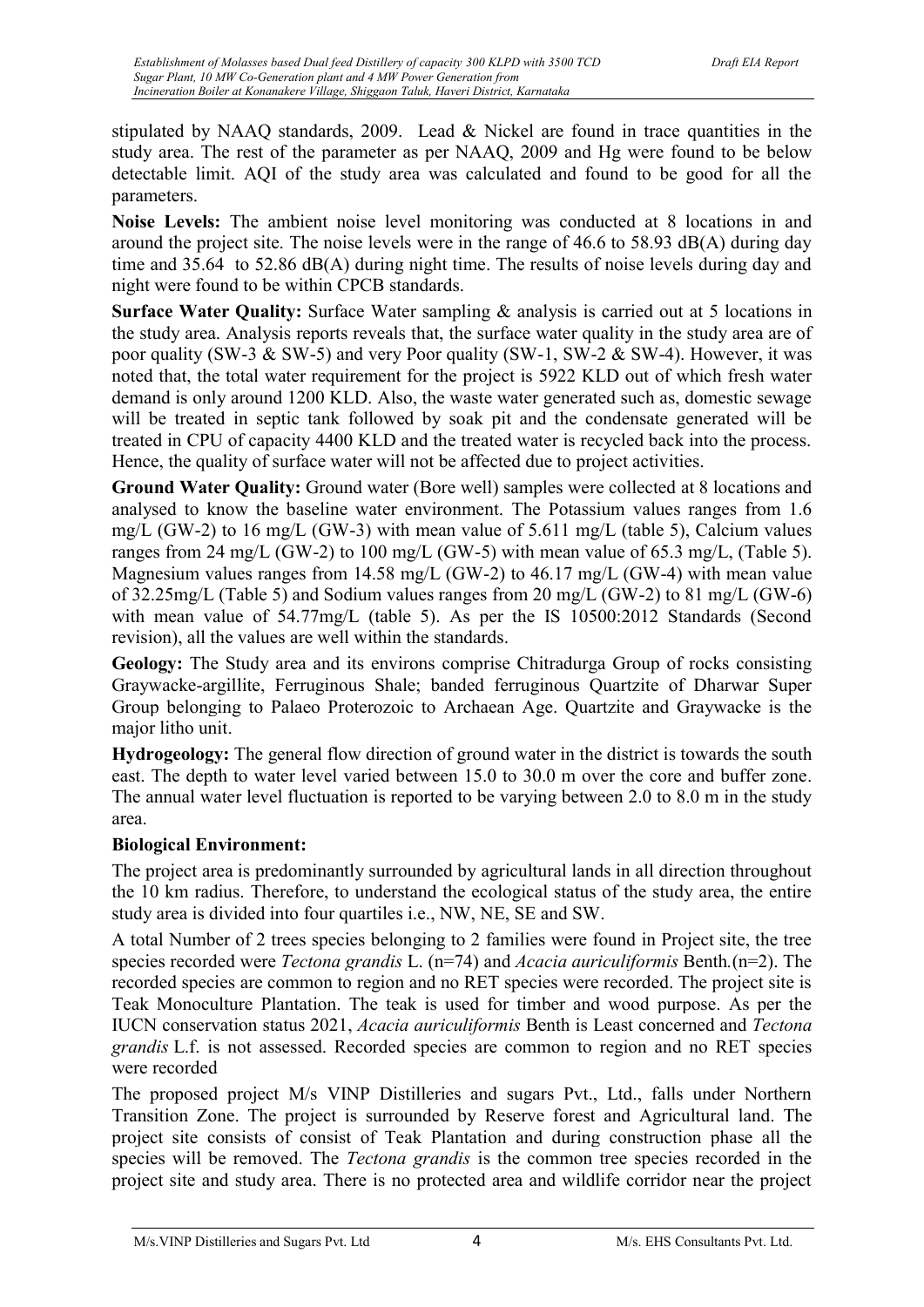site. A vide variant birds and butterfly species are recorded in the project site. Indian peafowl was recorded in the project site. Black Kite, Black-shouldered kite, Brahminy kite and Indian peafowl recorded in study area falls under schedule I as per the Wildlife (Protection) Act, 1972. As per the Conservation status 2021 Black-headed Ibis and Painted Stork is Near Threatened species recorded in study Area.

Socio Economic Studies: Socio-economic survey was conducted at was made through field survey of 35 households randomly across 4 sample villages have respondent from the 25 villages within 10 km radius consists of 20% of study area and the perceptions of the respondents in surrounding areas are summarized as follows:

- Industrial growth in the region has significantly supported the sustainable livelihoods in the area especially for skilled and semi-skilled persons.
- Development of the secondary sector in the area has positively contributed to induced development leading to creation of multiplier self and wage employment opportunities.
- It would help further strengthen infrastructure development in the area.
- It may aggravate air pollution through release of obnoxious gases and odors.
- Also suggested the protocols of the Covid-19 to be adhered during the stages of the project cycle. Discussion also raised about the vaccination to population in the study region.

# ES.6 Anticipated Environmental Impacts and Mitigation Measures ES.6.1 Land Environment

• During Construction Phase

The impacts on soil during construction phase shall be mainly due to loss of top soil in the construction areas and contamination of the soils due to construction materials such as cement, sand, used oil etc. Removal of vegetation for construction purpose makes the soil vulnerable to erosion. Improper handling of excavated earth will block the natural drainage pattern. Improper handling of solid waste from labour camps will lead to create soil and ground water contamination. Excavated top soil will be stored and reused for greenbelt development around the industry.

The loss vegetation during construction phase is temporary and 33% of industrial area will be brought under greenbelt development. There are no natural streams running within the industrial premises. Embankments and side drains will be provided to reduce water stagnation within the project site. Solid waste generated from the labour camps will be collected in bins and handed over to local municipal authorities.

#### During Operation Phase

Discharge of untreated condensate from the industry on the land will leads to formation of organic acids during decomposition and thereby causing immobilization of plant nutrients, death of many soil organisms in the soil can lead to change in soil structure. Deposition of fly ash from the exhaust stacks on the surrounding agricultural lands will leads to reduction of transpiration and guttation in the plants, decreases in crop yield and deposition of toxic substances present in fly ash on plants. Improper handling of hazardous and non-hazardous wastes generated will creates soil contamination and accidental spillage of chemicals during storage, handling, leakage of pumps and in pipelines within the industrial site will contaminate soil and ground water regime.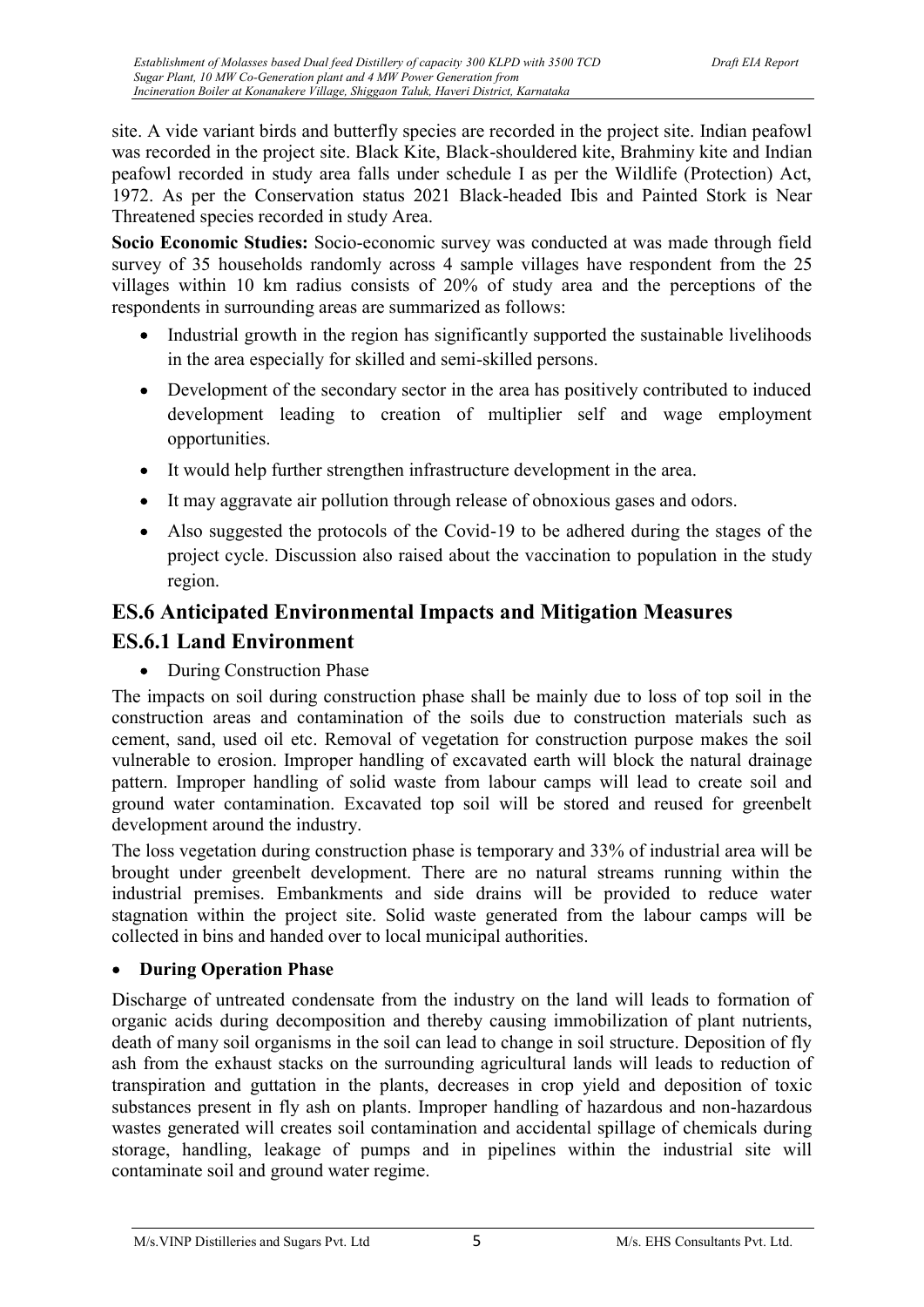Condensate Polishing Unit of 4400 KLD has been proposed to treat the condensate generated from the project activities. Fly ash is generated as a result of combustion will be captured by an electrostatic precipitator (ESP) before the flue gases reach the stack. These ESPs generally have multiple pyramidal hoppers at the bottom, in which the ash is collected by gravity and then is transferred to a storage silo. The yeast sludge and ETP sludge will be reused as manure and Boiler ash will be sold to brick manufacturers the industrial premises will be made impervious

# ES.6.2 Solid and Hazardous Waste Generation

• During Construction Phase

The major solid waste generated during construction phase will be construction/concrete debris. Some metal waste, oil and grease from construction machines will be generated. The improper handling of domestic solid waste will lead to soil and ground water contamination. The improper disposal of hazardous waste such as paints, solvents has led to soil and ground water pollution. The generated top soil will be stored in designated place and reused for green belt development.

The Domestic waste will be collected and segregated into organic and inorganic solid waste, and then it will be handed over to local municipality for further process.

• During Operation Phase

Solid waste will be generated mainly in the form of fly ash, press mud, yeast sludge. Improper handling of solid waste generated will lead to pollution of soil environment and in turn ground water pollution. Improper handling of used oil from DG sets will also affect the soil and ground water.

Domestic solid waste will be handed over to local municipality, Yeast sludge and ETP sludge will be used as manure. Used Oil and used cotton waste will be handed over to KSPCB authorized recyclers.

# ES.6.3 Air Environment

• During Construction Phase

The sources of air pollution will be fugitive emissions from transportation activity. Particulate matter would be the predominant pollutant affecting their quality during the construction phase. Dust will be generated mainly during excavation, back filling and hauling operations along with transportation activities and impacts is short term.

The vehicles used for transportation of construction material will be certified valid PUC. Temporary sheds will be developed in order to store the construction material inside the project premises. The machinery used for construction purpose will be properly maintained and serviced.

• During Operational Phase

The sources of air pollution are from 65 TPD and 40 TPH incineration boilers and 2 x 625 KVA DG Set. The fugitive emissions will exhaust from loading / unloading of bagasse, transportation of raw materials and from fly ash storage area. Regular water sprinkling on all exposed surfaces to suppress dust, erecting the high walls to act as wind shield during storage of raw materials. Cleaning the return belts in the conveyor belt systems to remove loose dust. The speed limit of 30 km/hr will be maintained for Vehicles within the premise. Implementation of correct loading and unloading practices. Materials shall be transported in securely covered trucks to reduce dust emission. The stack height of 45m and 60 m AGL will be provided for 65 TPD and 40 TPH incineration boilers and adequate stack height will be provided for DG set as per KSPCB Norms. The stacks will be connected to ESP to mitigate the pollution with the efficiency of 96%.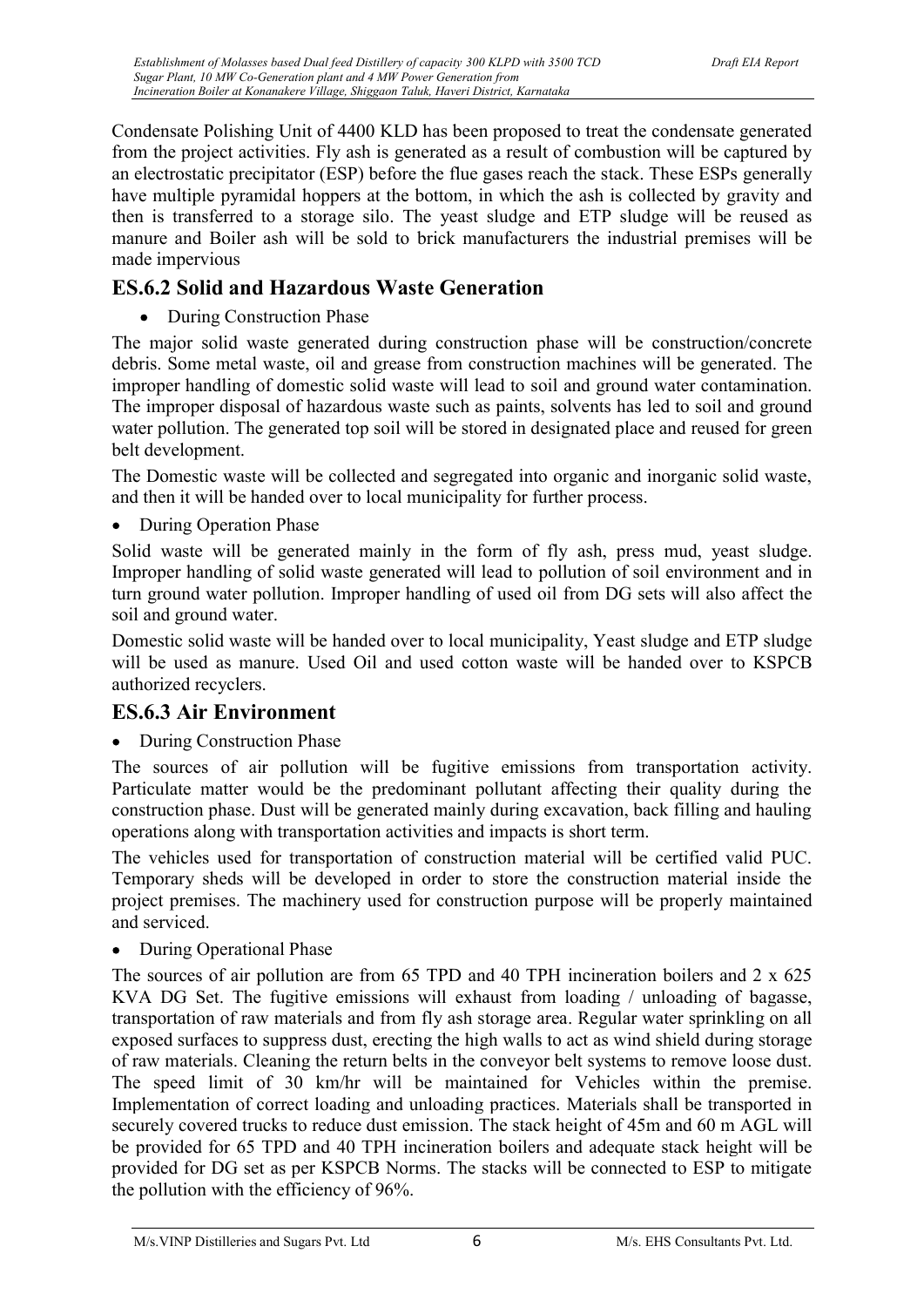# ES.6.4 Noise Environment

#### • During Construction Phase

The source of noise during construction period will be due to movement of construction vehicles, noise from construction equipment like dozer, scrapers, concrete mixers, cranes, Pumps, compressors, and use of DG sets. Operation of these machineries will generate the noise level in the range of 78 -85 dB (A) near the source. Chronic exposure to high noise will lead to varying degree of damage to human hearing system, Sleep deprivation, annoyance, stress, poor concentration, mental fatigue and headache. The noise control measures during construction phase includes selection of low noise generating equipment's, provisions of caps for the equipment and regular maintenance of the equipment's.

The workers exposed to the high noise area will be provided with PPEs like ear muff/ plugs to the workers. The high noise zones at site will be demarcated and provided with enclosures & barriers also, those activities will be restricted only for day. Where ever possible, equipment will be provided with silencers and mufflers. Overall, the impact of increase in noise on the environment would be insignificant, as it will be localized and mainly confined to the day hours.

#### • During Operational Phase

Primarily noise will be generated from equipment's such as Boiler's, Stream turbine, DG sets and process operations. Exposure to high noise causes varying degree of damage to human hearing system which is initially reversible. Sleep deprivation, annoyance, stress, poor concentration, mental fatigue and headache are few of the other effects which are caused due to prolonged exposure to high level noise.

The levels of outdoor Noise, whether they are intrusive or the normal background environment, vary extensively at distances greater than about a hundred meters from the source. This variation is caused by changes in weather conditions and by topographical features such as ground cover, hills and other obstacles between the source and the receiver.

### ES.6.5 Hydrology & Geology

The formation of pits, excavation of top soil and weathered portion for formation of pits for foundation. Collapse of top soil and weathered portion and fly rock due to blasting anticipated. To harness the storm water, harvesting structures are suggested within the Project area to augment the declining water levels. The water source for the project is Varada River hence no ground water drawl.

The collapse can be avoided by formation of benches of 1.5 m to 3.0 m height for working conveniently and making access to sub surface levels for pit formation. Controlled blasting by deploying time delay detonators, placing of moist clay bags will be adopted. Provision of earplugs and goggles to workmen is suggested. Recharge pits shall be constructed with dimensions 6 m X 5 m X 3m depth to recharge the aquifer.

### ES. 6.6 Water environment

• During Construction Phase

Impact on water quality during construction phase will be mainly due to sewage generated from the labour camps for construction workers. Oil spillages from vehicle and machines like DG sets used during construction phase contaminate the surface water. Stagnated water in construction premises attracts mosquitoes/flies and its anticipated impacts on workers health.

Labour camps and the surrounding area will be maintained clean & by providing proper drainage system, the generated sewage will be treated in mobile STP from labour camps. Used oil from DG sets & oil soaked cotton waste will be stored in a leak proof barrel & handed over to KSPCB authorized vendors. Solid waste which is nothing but domestic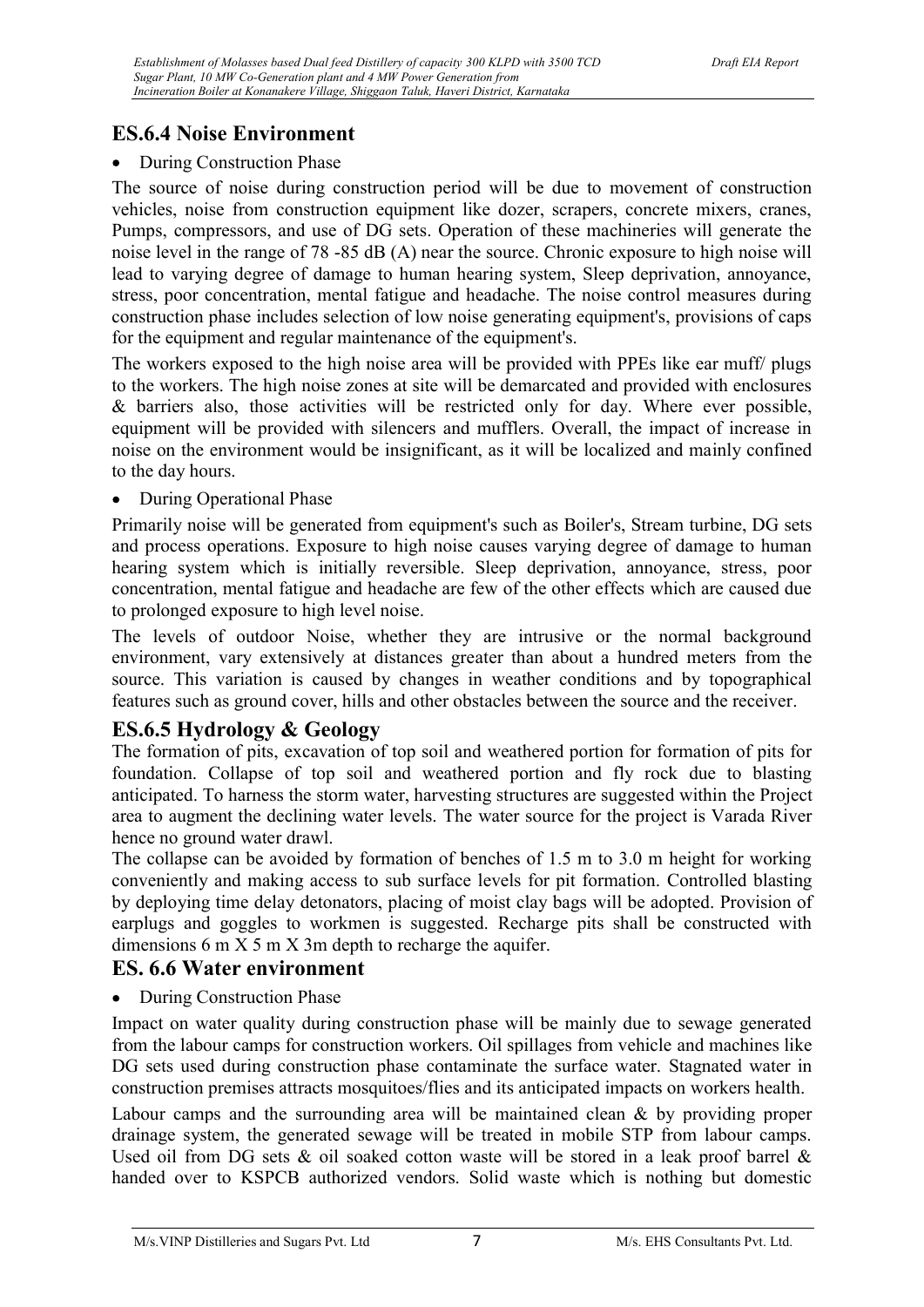garbage, it will be segregated in to organic  $\&$  in-organic solid waste and handed over to local municipality.

• During Operational Phase

Improper Storage of spent wash will contaminate ground water, as the molasses spent wash has the very high levels organic contents which will create high pollution. Effluent from the distillery if not treated and disposed properly, will contaminate both the surface and ground water. The unscientific treatment and disposal of generated sewage from industry workers (300 no's) will lead to sub-surface soil pollution and contaminate ground water due to infiltration.

Distillery effluent such as condensate, spent lees and other waste water from processing will be treated in Condensate polishing unit (CPU capacity 4400 KLD) & reused for process. Effluent generated from Sugar Plant will be treated in Effluent Treatment Plant (ETP of capacity 500 KLD) and reused for greenbelt development. Generated Sewage will be treated in sewage treatment plant of capacity 15 KLD (SBR Technology)

#### ES. 6.7 Biological Environment

• During Construction Phase

In the Project Site about 2,686 trees (above 30cm GBH) are present. All the trees will be cleared for the establishment industry. This would have changes in micro climate conditions of the area the birds, small sized mammals and reptiles will be disturbed in their natural activity and moment due to production of noise, air pollution and water pollution from the proposed construction activities

The trucks carrying construction and raw material will be covered with tarpaulin sheet to prevent the emission of dust during transportation. Barricading of site shall be undertaken to prevent air and noise pollution and also threat to wildlife, if any.

• During Operational Phase

Improper disposal of Waste water, Solid & Hazardous waste generated from industry will leadsto affects the surrounding water bodies that results in the death of aquatic animals and birds which are depend on aquatic animals as their food. Noise & vibration generation from industrial activities affects the avifauna. Chances of Forest Fire and loss of habitat due to risks and hazards of the industry since the RF are adjacent to the project site.

The acoustic enclosures will be provided to DG set and smooth vehicular movement will be adopted to reduce noise levels. Proper management of solid and hazardous waste, waste water will treated by installing Zero liquid discharge, hence there is industrial waste disposal on land or to nearby water bodies.

### ES. 6.8 Socio Economic Environment

• During Construction Phase

There is no impact on natural resources sustainability, land, human settlement, livelihoods, and economic development. During the construction phase, around 150-200 construction labourers will get direct employment (non-technical) opportunities. Local villagers will get an employment for all recruitments of non-technical (Temporary /Permanent).

• During Operational Phase

During the operational phase a total of 300 personal will get job opportunities in skilled, semi skilled and unskilled works. Contamination of air due to industrial processes from the project. Suffificient stack height will be provided and regular monitoring will be carried out to know about air emmisions. Conducting Health Camps and vaccination drives to all. And awareness Covid-19 outbreak and its prevention measures.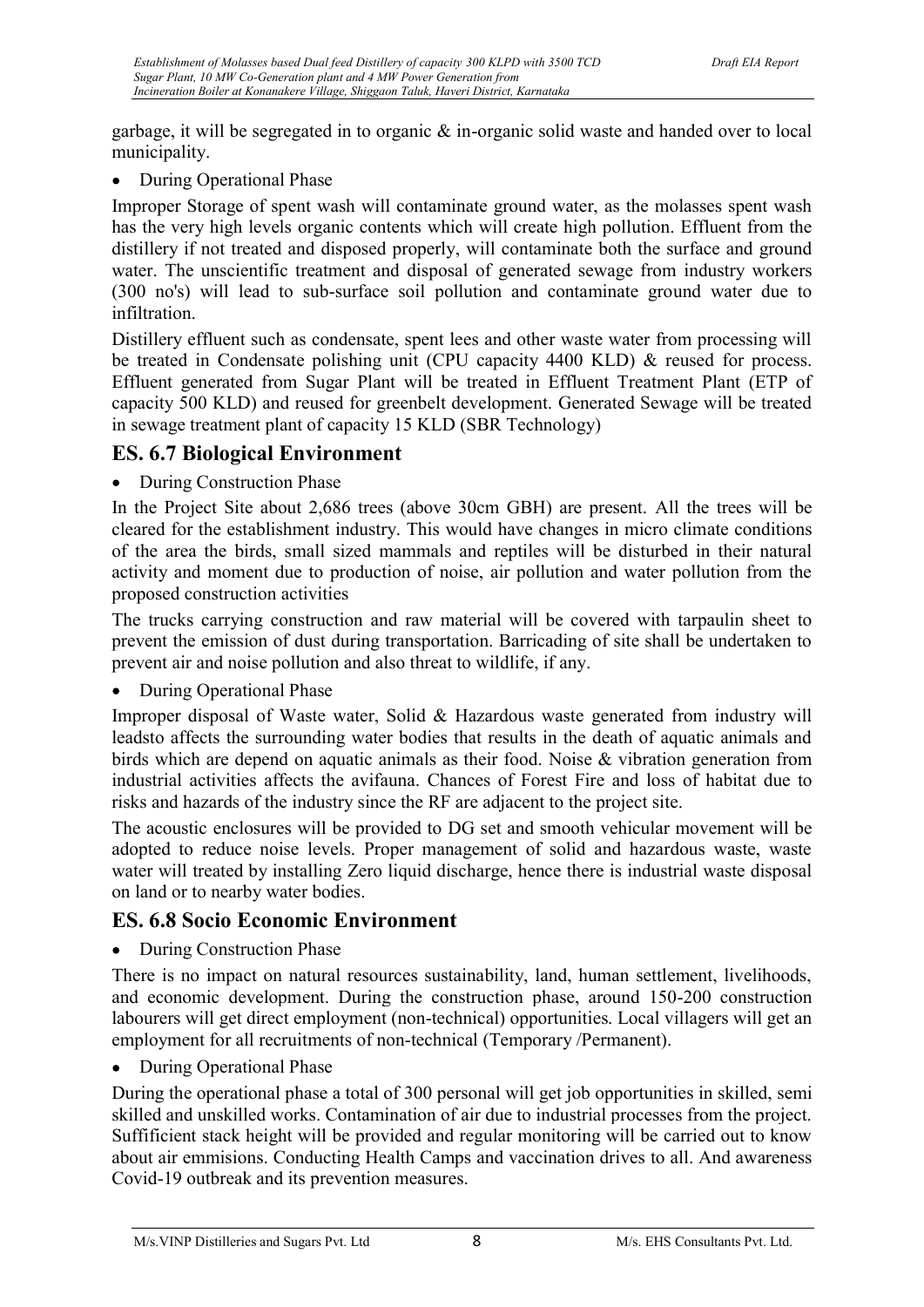# ES.7 Environment Monitoring Programme

The environmental monitoring programme will be strictly implemented during construction and operational phases which will cost Rs. 23,830/month during construction phase (Rs. 2,85,960/12 Months) and Rs. 40,700/ month during operational phase (Rs.4,88,400/12 Months). Six monthly compliance reports for the EC conditions will be submitted to RO, MoEF & CC, Bengaluru. Further, the monthly Environmental Monitoring reports will be submitted to Regional office, KSPCB, Bagalkot and the Environment Statement will be submitted every year to Regional office, KSPCB, Bagalkot.

### ES.8 Project Benefits

- $\bullet$ Skilled, semi-skilled & unskilled Employment opportunities (Direct & in-direct) to 300 workers from the nearby villages.
- Green belt development within the plant premises of about 23 acres (33 % of total  $\bullet$ area 69 acres) will helps to create healthy environment and acts as pollution sink. Further avi-fauna population of the area will increase.
- The socio-economic status of the local people will improve, and Infrastructural  $\bullet$ development such as public amenities viz., Roads, school building rooms, Education programmes, Health camps, Agricultural programmes will improve.
- The land rates in the area will improve in the nearby areas due to the implementation  $\bullet$ of the project. This will help in overall improvement of healthcare facilities, educational facilities, infrastructure facilities & socio-economic status of the people in the surrounding area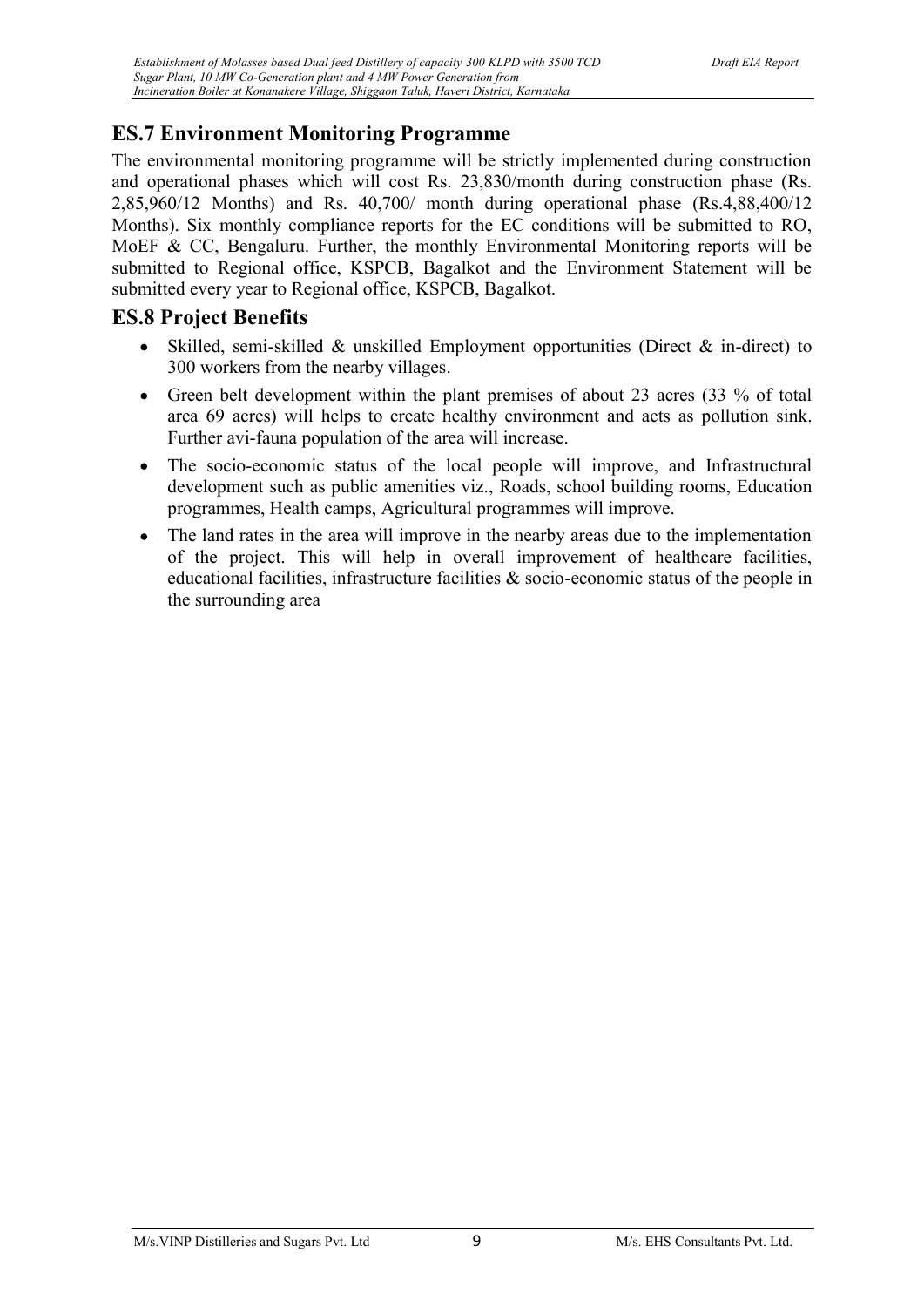# ES.9 Environment Management Plan

The EMP consists summery of impacts, mitigation measures, allocation of recourse, responsibility and time The EMP for the project is given below, the responsibility of implementation of EMP lies with M/s.VINP.

| SI.            | <b>Environmental</b>                        | <b>Impacts</b>                                                                                                                                                                                                                                                                                                        | <b>Mitigation Measures</b>                                                                                                                                                                                                                                                                                                             |  |  |
|----------------|---------------------------------------------|-----------------------------------------------------------------------------------------------------------------------------------------------------------------------------------------------------------------------------------------------------------------------------------------------------------------------|----------------------------------------------------------------------------------------------------------------------------------------------------------------------------------------------------------------------------------------------------------------------------------------------------------------------------------------|--|--|
| N <sub>0</sub> | <b>Attributes</b>                           |                                                                                                                                                                                                                                                                                                                       |                                                                                                                                                                                                                                                                                                                                        |  |  |
|                | <b>A. Construction Phase (Capital Cost)</b> |                                                                                                                                                                                                                                                                                                                       |                                                                                                                                                                                                                                                                                                                                        |  |  |
| 1.             | Air Pollution                               | Increase in Particulate matter<br>due to movement of vehicles<br>of DG sets<br>for<br>and<br>use<br>construction activities.                                                                                                                                                                                          | Regular water sprinkling will be carried<br>suppress the dust.<br>It will be ensured that diesel powered veh<br>construction machinery are properly main<br>minimize the exhaust emissions.<br>The machinery used for construction purpo:<br>٠<br>properly maintained and serviced.                                                    |  |  |
| 2.             | Noise Levels                                | Increased noise level will have<br>impact on the health of the<br>labourers &<br>tranquility<br>of<br>surrounding.                                                                                                                                                                                                    | Periodic maintenance will be carried out for<br>$\bullet$<br>noise generating machinery / equipment.<br>also ensured that all such machineries / e<br>are of recent vintage and installed on anti-<br>mountings & with acoustic enclosures.<br>The workers operating on all such machine<br>be provided with PPEs like earmuffs/earplu |  |  |
| 3.             | Water quality                               | Stagnated water in construction<br>sites & labour camp will result<br>creation of mosquitoes<br>1n<br>breeding ground and impact is<br>anticipated on health of the<br>affecting<br>workers<br>their<br>performance due to infections<br>spread by disease vectors and<br>also<br>unhygienic<br>causes<br>environment | Temporary garland drainage arrangements will<br>around construction site $\&$ in Labour camp<br>stagnation of water. The channelized water<br>collected in catch pit & will be used<br>suppression within the construction site                                                                                                        |  |  |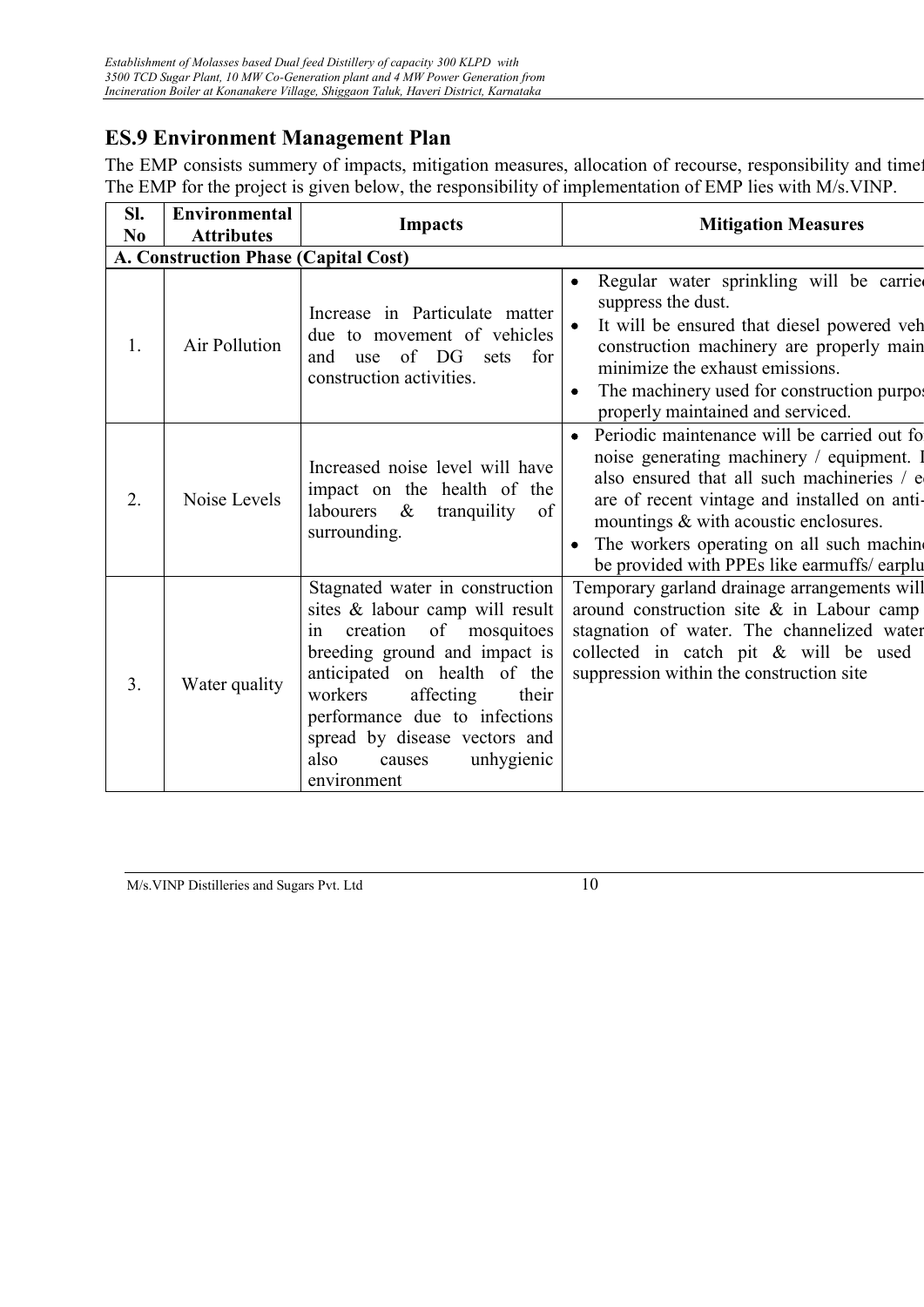| Sl.<br>N <sub>0</sub> | <b>Environmental</b><br><b>Attributes</b>     | <b>Impacts</b>                                                                                                                                                                                                                                                                                                                                     | <b>Mitigation Measures</b>                                                                                                                                                                                                                                                                                                                                                                                                                                          |
|-----------------------|-----------------------------------------------|----------------------------------------------------------------------------------------------------------------------------------------------------------------------------------------------------------------------------------------------------------------------------------------------------------------------------------------------------|---------------------------------------------------------------------------------------------------------------------------------------------------------------------------------------------------------------------------------------------------------------------------------------------------------------------------------------------------------------------------------------------------------------------------------------------------------------------|
| 4.                    | Soil                                          | Temporary displacement of soil<br>may be envisaged.                                                                                                                                                                                                                                                                                                | Excavated earth shall be stored separately<br>utilized for green belt development. Garlar<br>shall be constructed to arrest the surface run<br>soil erosion. The drains shall be frequently de<br>free flow of water.                                                                                                                                                                                                                                               |
| 5.                    | Ecology and<br>Biodiversity                   | Slight impact on EB due to<br>construction<br>activity,<br>displacement of habitat, tree<br>cutting or transplantation etc.,                                                                                                                                                                                                                       | • Green belt development is scientifically p<br>compensate the impact on EB.<br>Native species of trees will be proposed to<br>$\bullet$<br>planted all along the periphery.                                                                                                                                                                                                                                                                                        |
| 6.                    | Hydrology &<br>geology                        | No Impacts                                                                                                                                                                                                                                                                                                                                         | • Rain water harvesting plan will be implem<br>scientifically.                                                                                                                                                                                                                                                                                                                                                                                                      |
| 7.                    | Traffic<br>Management                         | Increase in dust due to fast<br>movement of vehicles, also due<br>to rise in dust chances of low<br>visibility may result in accidents                                                                                                                                                                                                             | • Speed restriction on vehicles <15 KMPH s<br>be ensured by trained securities,<br>• Vehicular movement will be in a staggered<br>Periodic sprinkling will be carried out to<br>the dust.<br>Asphalting of internal roads within the pr<br>will further minimize the dust emission.                                                                                                                                                                                 |
| 8.                    | Solid $&$<br>Hazardous<br>Waste<br>Management | solid waste<br>The<br>generated<br>construction will be<br>during<br>debris, metal scrap, empty paint<br>cans, etc. The municipal solid<br>waste generated from labours<br>colony<br>unhygienic<br>creates<br>conditions in the vicinity and<br>improper storage will generate<br>leachate and in turn this would<br>affect surface water quality. | The solid waste generated during construct<br>be debris, metal scrap, empty paint cans,<br>will be segregated - debris will be uti<br>levelling of land formation of roads et<br>scrap will be stored separately & used<br>material, empty cans will be handed<br>authorized recyclers. The municipal sol<br>will be segregated in to organic $\&$ i<br>organic will be composted in a small earth<br>organic will be handed over to KSPCB<br>authorized recyclers. |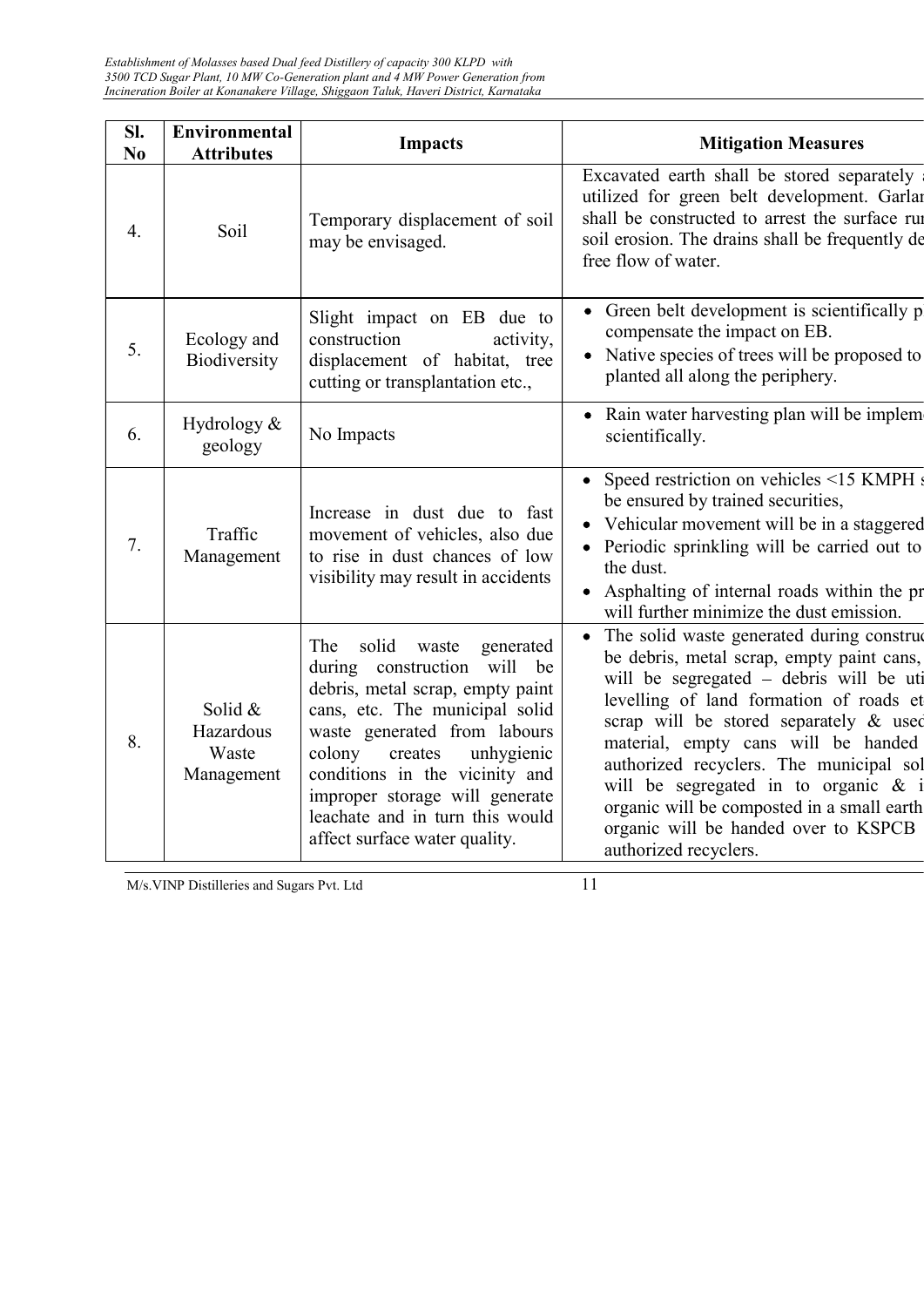Establishment of Molasses based Dual feed Distillery of capacity 300 KLPD with 3500 TCD Sugar Plant, 10 MW Co-Generation plant and 4 MW Power Generation from Incineration Boiler at Konanakere Village, Shiggaon Taluk, Haveri District, Karnataka

| SI.<br>N <sub>0</sub> | <b>Environmental</b><br><b>Attributes</b> | <b>Impacts</b>                                                                                                                                                          | <b>Mitigation Measures</b>                                                                                                                                                                                                                                                                                                                                                                                                                                                                                                          |
|-----------------------|-------------------------------------------|-------------------------------------------------------------------------------------------------------------------------------------------------------------------------|-------------------------------------------------------------------------------------------------------------------------------------------------------------------------------------------------------------------------------------------------------------------------------------------------------------------------------------------------------------------------------------------------------------------------------------------------------------------------------------------------------------------------------------|
|                       | <b>B. Operation Phase (Capital Cost)</b>  |                                                                                                                                                                         |                                                                                                                                                                                                                                                                                                                                                                                                                                                                                                                                     |
| 1.                    | Air Pollution                             | fugitive<br>and<br>Gaseous<br>Boilers,<br>from<br>emissions<br>Process,<br>storage,<br>transportation<br>of<br>raw<br>finished<br>materials<br>and<br>products, DG sets | • The efficiency of ESP is 98 %. Clean air $\nu$<br>out from the chimney of height 45m and 6<br>(65TPH & 40 TPH incineration boilers).<br>• Green belt will be developed all along the<br>of the industry to mitigate air/Noise polluti<br>• All the internal roads will be asphalted t<br>particulate emissions.<br>· Regular maintenance of air pollution<br>equipment will be carried out to ensure<br>effective performance.                                                                                                    |
| 2.                    | Noise Levels                              | Prolonged exposure will lead to<br>hearing<br>difficulty,<br>sleep<br>deprivation, fatigue, stress, poor<br>concentration,<br>performance<br>losses in the workplace.   | The workers in the plant premises will be<br>with proper PPEs which include ear<br>earplugs.<br>Noise generating equipment will be ins<br>anti-vibrating<br>mountings<br>$\&$<br>with<br>enclosures.                                                                                                                                                                                                                                                                                                                                |
| 3.                    | Water quality                             | Ground<br>pollution,<br>water<br>flooding due to the generation<br>of spent wash, Sewage, Storm<br>water run off                                                        | • The effluent generated from Sugar Plant<br>treated in ETP of capacity 500 KLD an<br>effluent will be utilized for greenbelt devel<br>• The condensate generated will be treated in<br>capacity 4400 KLD. The treated water<br>reused in the process.<br>Storm water drains will be provided<br>flooding in the proposed site. Stori<br>gutters/drains will be constructed in the pre<br>either side of the haul roads.<br>The generated domestic sewage is treated i<br>capacity 15 KLD.<br>Garland channels will be provided are |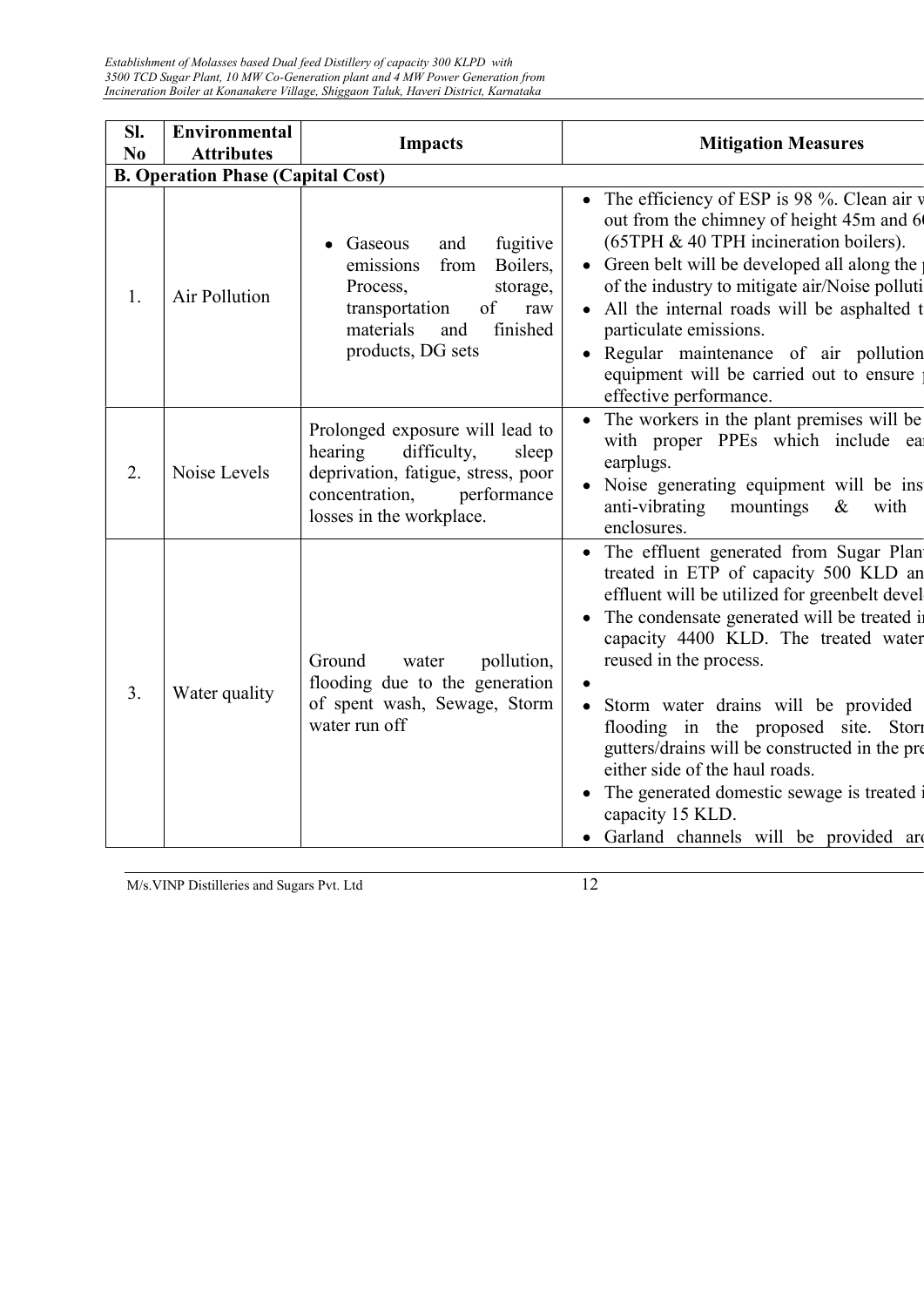| SI.<br>N <sub>0</sub> | <b>Environmental</b><br><b>Attributes</b> | <b>Impacts</b>                                                                                                                                                 | <b>Mitigation Measures</b>                                                                                                                                                                                                                                                                                                                                                                                                                                                                                                                                                        |
|-----------------------|-------------------------------------------|----------------------------------------------------------------------------------------------------------------------------------------------------------------|-----------------------------------------------------------------------------------------------------------------------------------------------------------------------------------------------------------------------------------------------------------------------------------------------------------------------------------------------------------------------------------------------------------------------------------------------------------------------------------------------------------------------------------------------------------------------------------|
|                       |                                           |                                                                                                                                                                | storage yards.<br>Harvested rainwater will be reused for<br>development/sprinkling applications<br>ai<br>potable uses thereby conservation fres<br>requirement.<br>• Rainwater harvesting sump will be prop<br>implementation                                                                                                                                                                                                                                                                                                                                                     |
| 4.                    | Ecology and<br>Biodiversity               | Positive Impact                                                                                                                                                | Green belt development & its maintenance<br>Financial assistance to Schools                                                                                                                                                                                                                                                                                                                                                                                                                                                                                                       |
| 5.                    | Solid waste                               | <b>Yeast Sludge</b><br>$\bullet$<br>Sludge from CPU<br><b>Boiler Ash</b><br>$\bullet$<br>Used Oil & Oil soaked cotton<br>waste<br>• Empty Barrels / Containers | • Yeast sludge and Sludge from CPU will me<br>required proportion and reused as manure<br>handed over to member farmers.<br>• Boiler ash will be given to brick manu<br>facility<br>• Used oil & Oil soaked cotton waste, spent tu<br>waste oil residue from CPU will be stor<br>identified place in a leak proof containers d<br>disposed to KSPCB authorized dealers.<br>Municipal Solid waste will be segregated int<br>& in-organic, organic waste will be comp<br>earth pits using wormy composting met<br>inorganic waste will be handed over to V<br>Municipal Corporation |
| 6.                    | Risk & hazards                            | Health impacts on employees<br>workers<br>and<br>surrounding<br>villagers                                                                                      | • Medical examinations periodically as<br>Factories act 1948 and Karnataka Facto<br>1969<br>· Personnel Protection equipment (safet)<br>goggles, respirators/ masks, Aprons etc.)<br>• Maintenance of Occupational Health ce<br>First aid kits                                                                                                                                                                                                                                                                                                                                    |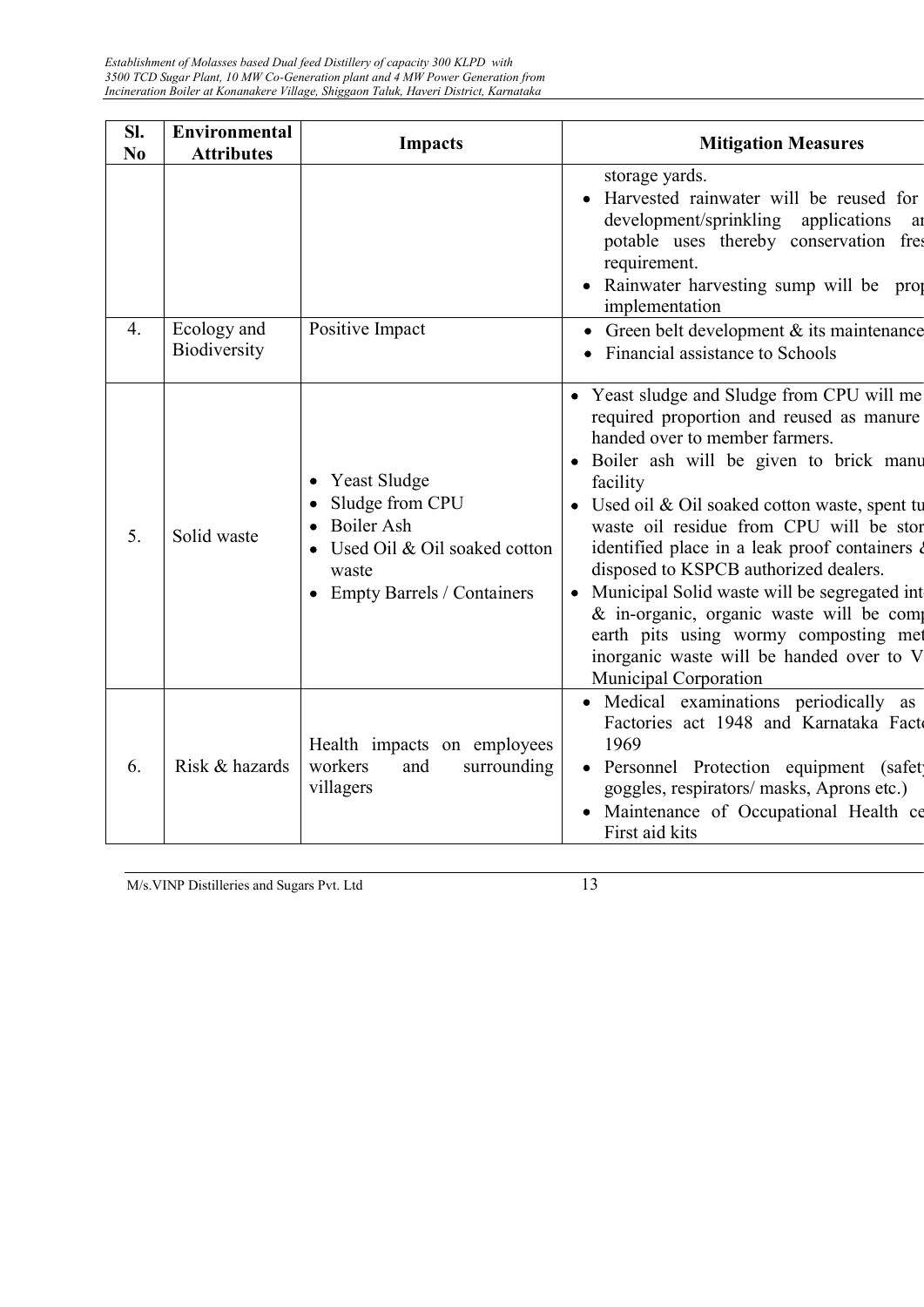| SI.<br>N <sub>0</sub> | <b>Environmental</b><br><b>Attributes</b> | <b>Impacts</b>                                | <b>Mitigation Measures</b>                                                                                                                                                                                                                                                                                                                                                                                                                             |
|-----------------------|-------------------------------------------|-----------------------------------------------|--------------------------------------------------------------------------------------------------------------------------------------------------------------------------------------------------------------------------------------------------------------------------------------------------------------------------------------------------------------------------------------------------------------------------------------------------------|
|                       |                                           |                                               | • Training to workers on firefighting, use of<br>emergency preparedness and first aid<br>· Visual signage and posters display t<br>awareness on health and safety topics<br>Environment monitoring in the workplace<br>air monitoring, Particulate matter, VOC's                                                                                                                                                                                       |
| 7.                    | Hydrology $&$<br>geology                  | Positive Impact                               | Rain water harvesting plan will be imp<br>$\bullet$<br>scientifically. Roof run off & surface runo<br>segregated & collected in separate sum<br>runoff will be used for non-potable pur<br>surface runoff will be connected to grou<br>recharge pits.<br>· Garland drainage arrangements will l<br>around Project site to avoid stagnation<br>The channelized water will be collected in<br>& will be used for dust suppression w<br>construction site |
| 8.                    | Socio-<br>economic<br>Environment         | • Positive impact                             | Due to proposed project local people<br>$\bullet$<br>permanent jobs.<br>Socio-economic statue of the surroundin<br>will improve.<br>Business opportunity for small vendors wi<br>improve the socio-economic status<br>• Conducting health camps for the employee<br>dependents.                                                                                                                                                                        |
| 9.                    | Energy<br>Conservation<br>measures        | Positive impact due to use of<br>solar energy | Provision of Solar lighting will be made<br>$\bullet$<br>site.                                                                                                                                                                                                                                                                                                                                                                                         |